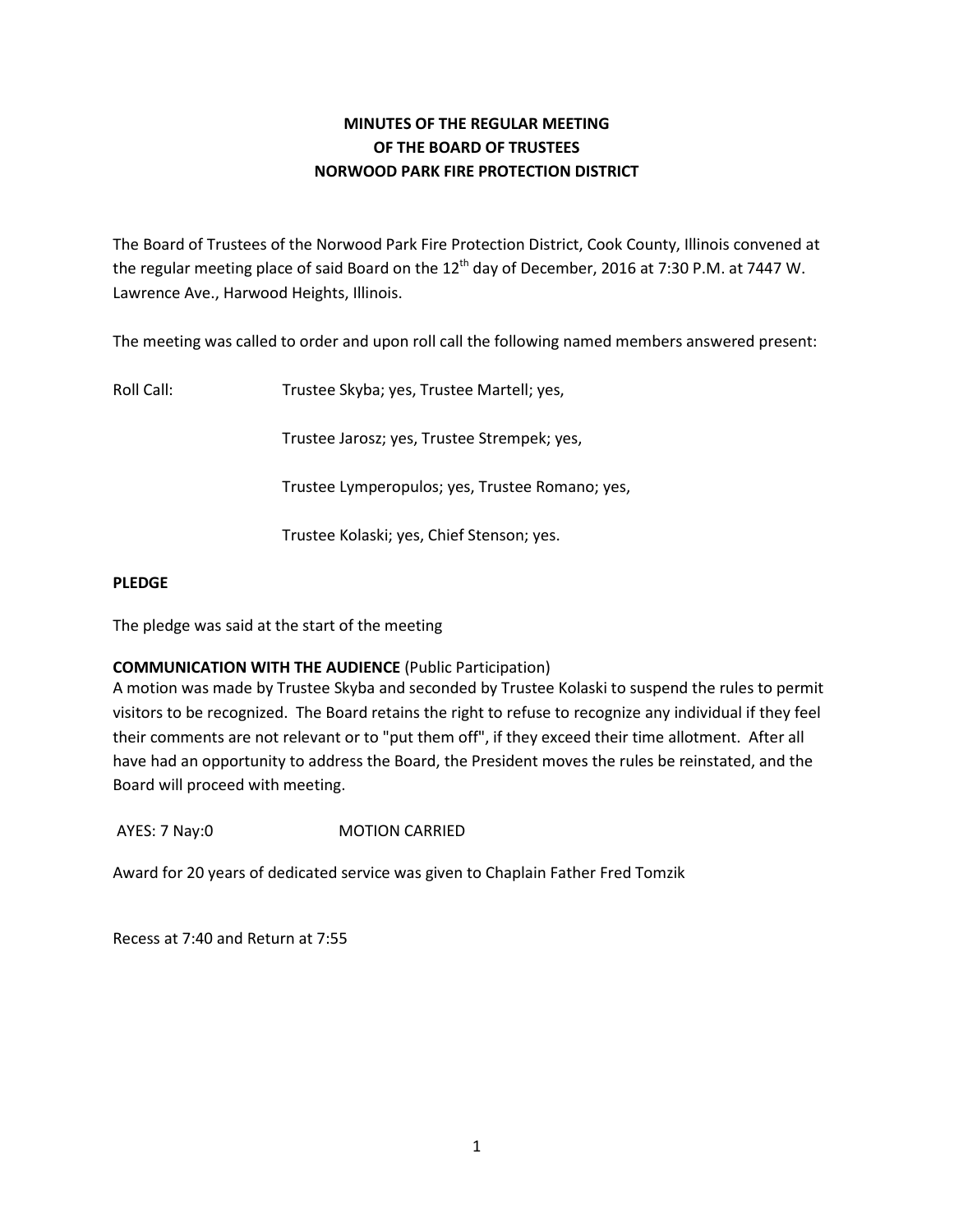Motion by Trustee Skyba and seconded by Trustee Jarosz to approve payment of all current disbursements in the amount of \$560,701.92.

Treasurer Romano explained that the expenses were high due to a \$140,000 payment for the roof, otherwise it was a normal month.

Roll Call: Trustee Skyba; yes, Trustee Martell; yes,

Trustee Jarosz; yes, Trustee Strempek; yes,

Trustee Lymperopulos; yes, Trustee Romano; yes,

Trustee Kolaski; yes.

AYES: 7 Nay: 0 MOTION CARRIED

Motion by Trustee Strempek and seconded by Trustee Kolaski to approve the minutes of the Rescheduled Regular meeting held on November  $7<sup>th</sup>$ , 2016.

Roll Call: Trustee Skyba; yes, Trustee Martell; yes,

Trustee Jarosz; yes, Trustee Strempek; yes,

Trustee Lymperopulos; yes, Trustee Romano; abstain,

Trustee Kolaski; yes

AYES: 7 NAY: 0 MOTION CARRIED

Motion by Trustee Kolaski and seconded by Trustee Romano to approve the minutes of the Special meeting held on November 28<sup>th</sup>, 2016.

Roll Call: Trustee Skyba; yes, Trustee Martell; yes,

Trustee Jarosz; yes, Trustee Strempek; yes,

Trustee Lymperopulos; yes, Trustee Romano; yes,

Trustee Kolaski; yes

AYES: 7 NAY: 0 MOTION CARRIED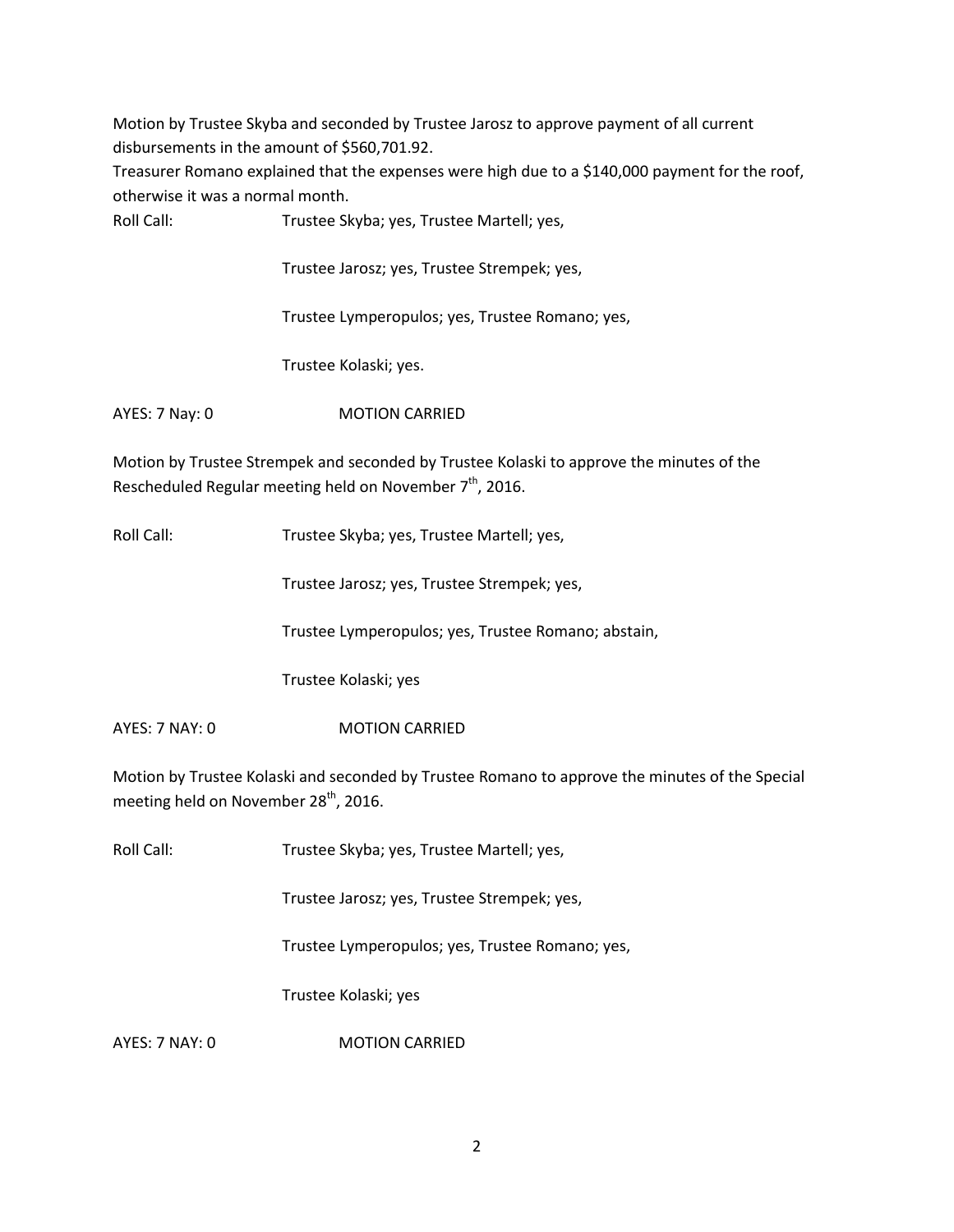Motion by Trustee Jarosz and seconded by Trustee Lymperopulos to approve the minutes of the Closed Session held on November  $7<sup>th</sup>$ , 2016.

| Roll Call:     | Trustee Skyba; yes, Trustee Martell; yes,           |
|----------------|-----------------------------------------------------|
|                | Trustee Jarosz; yes, Trustee Strempek; yes,         |
|                | Trustee Lymperopulos; yes, Trustee Romano; abstain, |
|                | Trustee Kolaski; yes                                |
| AYES: 7 NAY: 0 | <b>MOTION CARRIED</b>                               |

Motion by Trustee Strempek and seconded by Trustee Martell to approve the minutes of the Closed Session held on November 28<sup>th</sup>, 2016.

Roll Call: Trustee Skyba; yes, Trustee Martell; yes,

Trustee Jarosz; yes, Trustee Strempek; yes,

Trustee Lymperopulos; yes, Trustee Romano; yes,

Trustee Kolaski; yes

AYES: 7 NAY: 0 MOTION CARRIED

### **TREASURER'S REPORT**

Schedule of Assets (Arising from Cash Transactions) October 31<sup>st</sup>, 2016

Assets

**Checking and money market accounts (interest rate- APY):** 

| Plaza Bank checking #4303503 (0.046%)                       | 7.653.99     |
|-------------------------------------------------------------|--------------|
| Plaza Bank money market #4303498 (0.295%)                   | 267,126.90   |
| Plaza Bank ambulance billing money market #4304492 (0.295%) | 705,661.34   |
| Plaza Bank-Medical #1003102                                 | 429.74       |
| Total checking and money market accounts                    | \$980,870.97 |
|                                                             |              |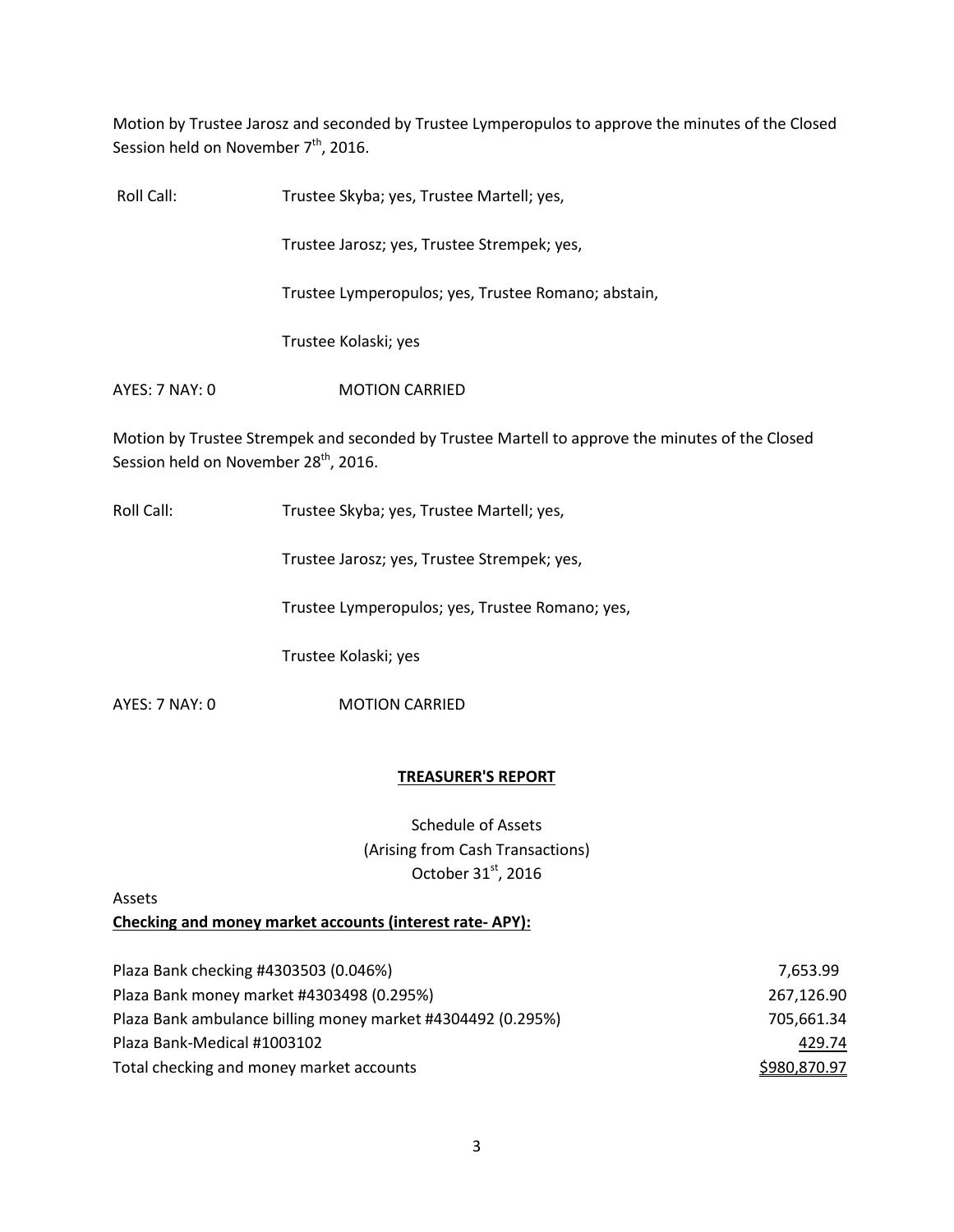# **Certificates of deposit (interest rate and maturity):**

| Byline Bank (1.00%, 03/02/17)          | 634,271.47   |
|----------------------------------------|--------------|
| Belmont Bank and Trust (.40% 11/21/16) | 350,365.35   |
| Belmont Bank (1.00% 08/05/18)          | 127,919.69   |
| Byline Bank (1.00% 03/17/17)           | 430,586.85   |
| Belmont Bank (1.29%, 09/26/17)         | 204,267.98   |
| Belmont Bank (1.00% 08/21/16)          | 531,234.32   |
| Belmont Bank (1.00% 07/19/18)          | 375,330.54   |
| Total certificates of deposit          | 2,653,976.20 |
|                                        |              |

Total checking, money market and certificates of deposit  $$3,634,847.17$ 

Motion by Trustee Skyba and seconded by Trustee Kolaski to approve the Treasurer's report as presented from the Financial Statement for November 2016.

Chief Stenson explained that the ambulance revenue was low due to Medicare paper work but should pick up next month.

Trustee Martell talked about a cd that is coming due that will be be deposited in the general fund for bills. He also talked about a cash flow statement.

| Roll Call:     | Trustee Skyba; yes, Trustee Martell; yes,       |
|----------------|-------------------------------------------------|
|                | Trustee Jarosz; yes, Trustee Strempek; yes,     |
|                | Trustee Lymperopulos; yes, Trustee Romano; yes, |
|                | Trustee Kolaski; yes                            |
| AYES: 7 NAY: 0 | <b>MOTION CARRIED</b>                           |

### **Chief's Report:**

On the agenda is a motion to have our air packs and masks flow tested. We have had this equipment in the past and shared it with 5 other towns. The equipment does not work anymore and it is no longer cost effective. The equipment to replace is \$12,000 and we would need to have our guys recertified at \$1000 each. Some towns have dropped out of the group and the other towns are now sending their equipment out to be tested. The cost is around \$1,400 and that is the motion on the agenda. We would still share the fit testing equipment with the group, it is much newer and in good working condition.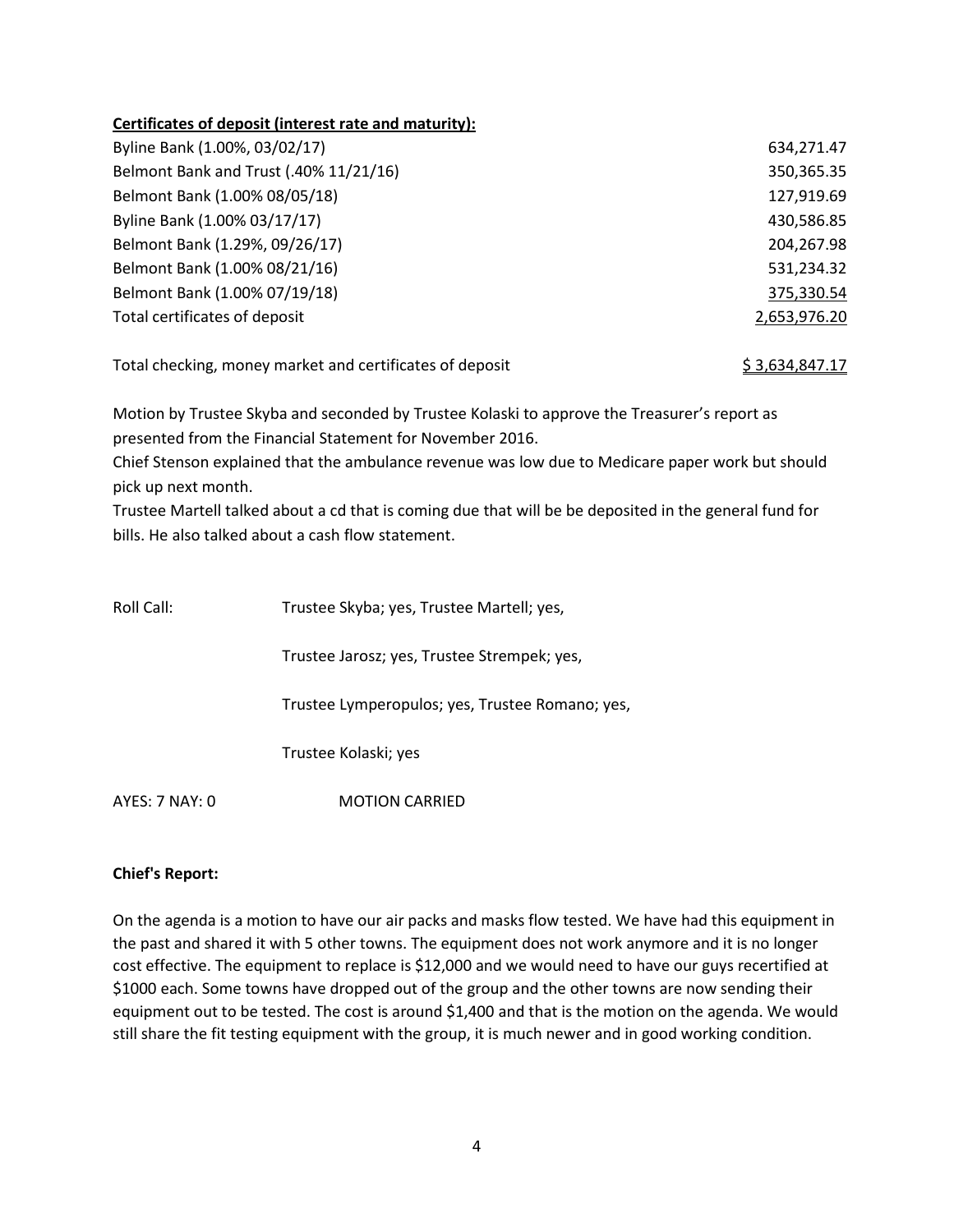The Christmas party was another success, we had over 100 people attend. The kids are getting bigger and eating a lot more. Santa did a great job and delivered presents for all the kids. Thanks to the board for supporting the party.

We are currently doing annual maintenance on all of our apparatus. The backup Engine is complete and our Truck went in today. Front line Engine will go in early January. The Aerial and ground ladders have all been tested.

We thought the whole roof was completed and our consultant wrote the contractor a letter with a huge punch list. He advised us not to make the final payment until the list is completed. The roofers were out here the next day completing the punch list, I will wait to hear from the consultant before we finish payment.

There is a motion on the agenda for the Liability insurance renewal. The figure on the motion is incorrect it should be \$34,376. This is because we had to change the guaranteed replacement value on our apparatus and raise the commercial crime limit to \$250,000 on a recommendation from our broker.

Motion by Trustee Skyba and seconded by Trustee Kolaski to accept the Chief's Report for November 2016 as presented.

| Roll Call:     | Trustee Skyba; yes, Trustee Martell; yes,       |
|----------------|-------------------------------------------------|
|                | Trustee Jarosz; yes, Trustee Strempek; yes,     |
|                | Trustee Lymperopulos; yes, Trustee Romano; yes, |
|                | Trustee Kolaski; yes                            |
| AYES: 7 NAY: 0 | <b>MOTION CARRIED</b>                           |

**President's Report:** Trustee Martell wished all members a Merry Christmas and a Happy New Year. He also talked about changing our meeting date to accommodate our attorney. Discussion, it was decided that we would try and have representation the  $3<sup>rd</sup>$  Monday of the month in March, June, September and December if they are available.

### **Committee Reports:**

Finance Committee- Trustee Romano discussed the audit that went well with minor adjustments to the MD&A. The levy was completed and the pension portion increased significantly due to the most up to date numbers from our actuary and the increase in the mortality rate. Trustee Kolaski would like to thank the board members on the finance committee and asked if they could hold a class to share some of their knowledge.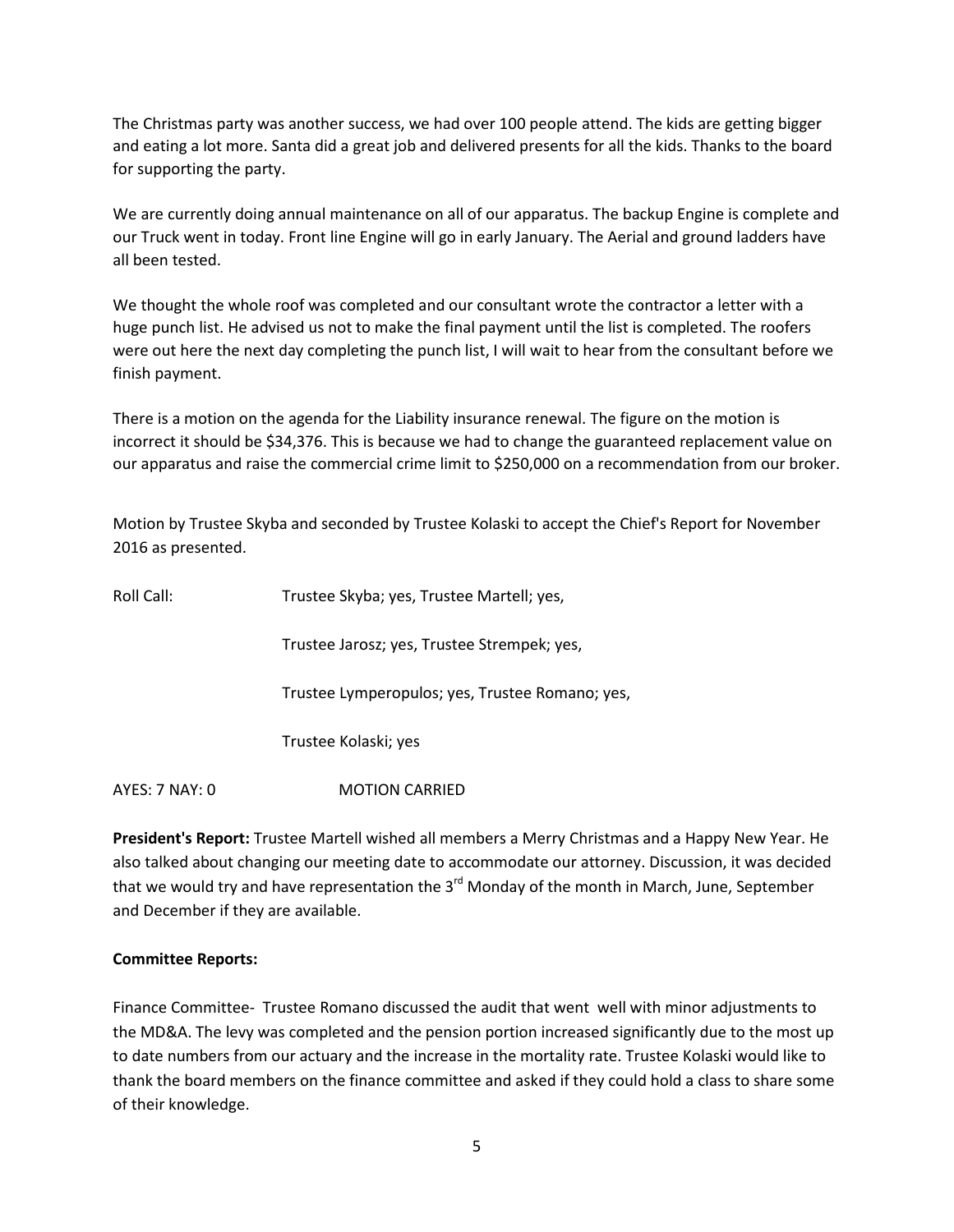Building and Equipment Committee- Nothing to report.

Information Technology Committee- Nothing at this time.

Policy Committee- Will discuss when the motion comes up for education for new employees.

Strategic Planning Committee- Will resume when the new Chief is appointed.

Human Capital Committee- Nothing at this time.

Community Relations Committee-Nothing at this time.

Pension Fund- The pension board had a meeting in October and Trustee Martell and Romano were not able to attend. Discussion on ongoing litigation, the next meeting is in January,

**Old Business:** Motion by Trustee Skyba and seconded by Trustee Kolaski to request the Commissioners to review an addition to the Board of Commissioner's Rules and Regulation regarding new hires to have a minimum education requirement of 60 hours of college credit or an Associate's Degree in a related field.

Discussion on the motion.

| Roll Call:            | Trustee Skyba; yes, Trustee Martell; yes,      |
|-----------------------|------------------------------------------------|
|                       | Trustee Jarosz; no, Trustee Strempek; yes,     |
|                       | Trustee Lymperopulos; no, Trustee Romano; yes, |
|                       | Trustee Kolaski; yes                           |
| <b>AYES: 5 NAY: 2</b> | <b>MOTION CARRIED</b>                          |

### **New Business:**

Motion by Trustee Skyba and seconded by Trustee Strempek to pass and approve Ordinance #16-4, the Norwood Park Fire Protection District 2016 Tax Levy. Discussion on the levy.

Roll Call: Trustee Skyba; yes, Trustee Martell; yes,

Trustee Jarosz; yes, Trustee Strempek; yes,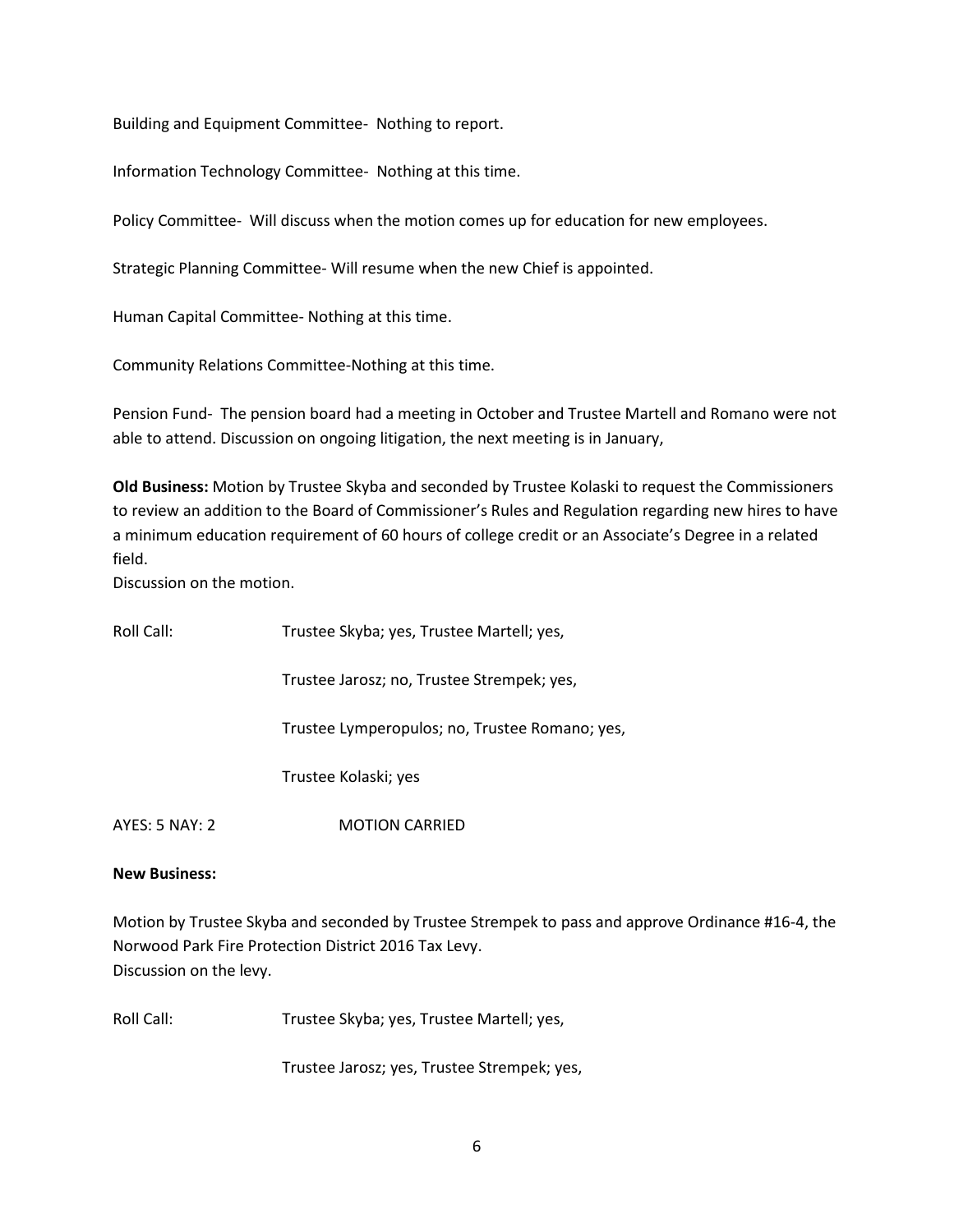### Trustee Lymperopulos; yes, Trustee Romano; yes,

Trustee Kolaski; yes

## AYES: 7 NAY: 0 MOTION CARRIED

Motion by Trustee Jarosz and seconded by Trustee Martell to pass and approve Ordinance #16-5, an Ordinance giving Cook County Clerk direction related to the 2016 Tax Levy.

Roll Call: Trustee Skyba; yes, Trustee Martell; yes,

Trustee Jarosz; yes, Trustee Strempek; yes,

Trustee Lymperopulos; yes, Trustee Romano; yes,

Trustee Kolaski; yes

AYES: 7 NAY: 0 **MOTION CARRIED** 

Motion by Trustee Martell and seconded by Trustee Romano to accept the audit for the 2016 fiscal year as presented by Knutte & Associates.

Trustee Martell explained that there was a \$31,000 deficit in the fund balance and a \$222,000 in depreciation. There was an increase in property tax due to new construction and our expenses were less because we eliminated the inspector's position.

Roll Call: Trustee Skyba; yes, Trustee Martell; yes,

Trustee Jarosz; yes, Trustee Strempek; yes,

Trustee Lymperopulos; yes, Trustee Romano; yes,

Trustee Kolaski; yes

AYES: 7 NAY: 0 MOTION CARRIED

Motion by Trustee Martell and seconded by Trustee Strempek to approve the payout of elective sick time buyback to the following: Stanley Grygiel 334 hours \$11,980.58 Ronald Schneider 144 hours \$4,246.20 Total elective sick time buyback \$16,226.78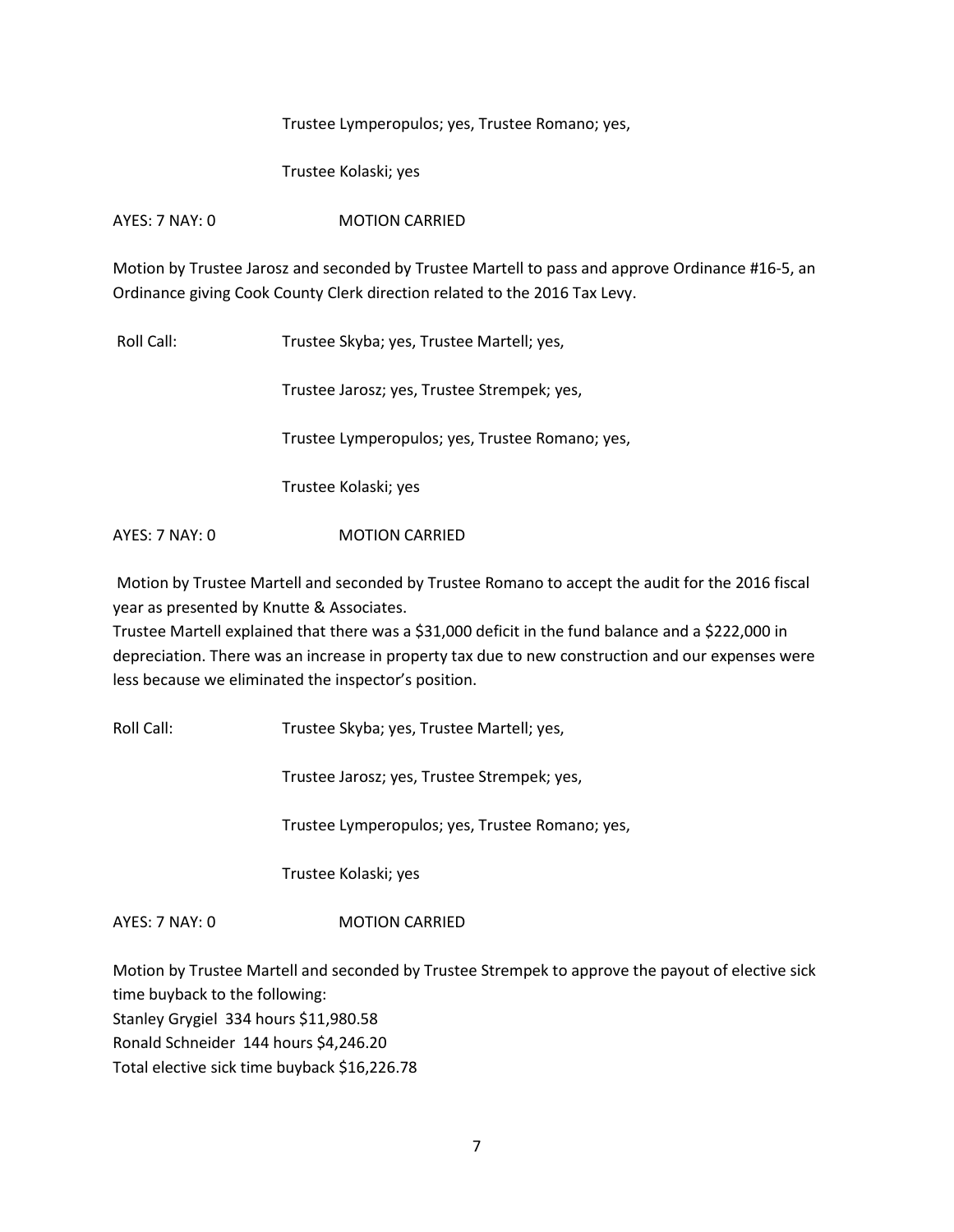Roll Call: Trustee Skyba; yes, Trustee Martell; yes, Trustee Jarosz; yes, Trustee Strempek; yes, Trustee Lymperopulos; yes, Trustee Romano; yes, Trustee Kolaski; yes AYES: 7 NAY: 0 MOTION CARRIED

Motion by Trustee Skyba and seconded by Trustee Jarosz to approve Air One Equipment to perform computer flow test on 22 air-packs and 30 masks at a total cost of \$1,494.00.

Roll Call: Trustee Skyba; yes, Trustee Martell; yes,

Trustee Jarosz; yes, Trustee Strempek; yes,

Trustee Lymperopulos; yes, Trustee Romano; yes,

Trustee Kolaski; yes

AYES: 7 NAY: 0 **MOTION CARRIED** 

Motion by Trustee Strempek and seconded by Trustee Romano to approve Paylocity to provide semimonthly payroll services, quarterly and annual payroll tax returns including W2's to the Norwood Park Fire Protection District effective April 1, 2017 at a cost of \$370.00 per month plus fees. Trustee Romano and Martell explained the reasoning for the change.

Roll Call: Trustee Skyba; yes, Trustee Martell; yes,

Trustee Jarosz; yes, Trustee Strempek; yes,

Trustee Lymperopulos; yes, Trustee Romano; yes,

Trustee Kolaski; yes

AYES: 7 NAY: 0 MOTION CARRIED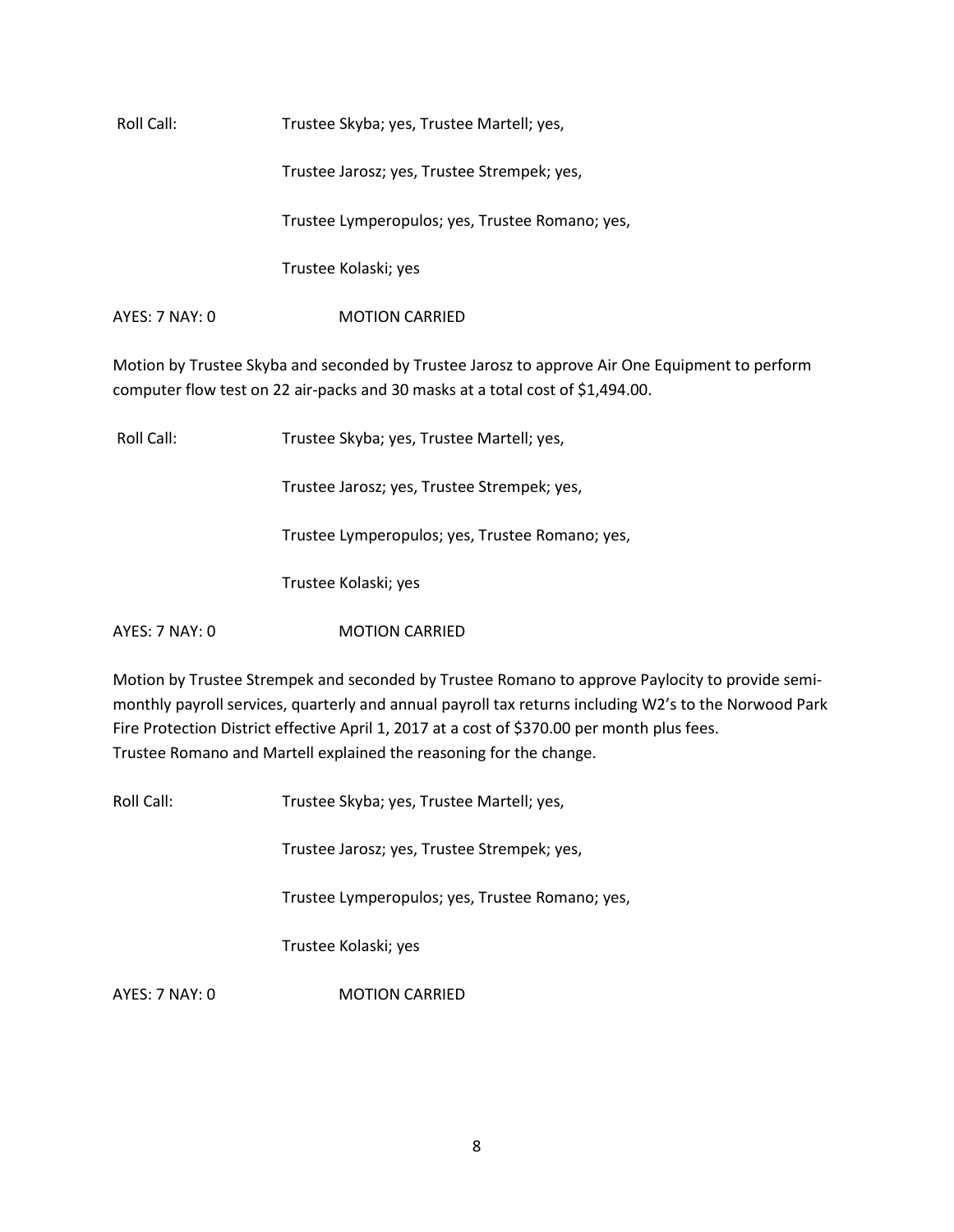Motion by Trustee Romano and seconded by Trustee Jarosz to approve the Liability insurance renewal with Selective insurance group (property and casualty, auto and umbrella) and Travelers (commercial crime), effective January 1, 2017 through January 1, 2018 for an annual cost of \$34,376 prepared by Corkill insurance agency.

| Roll Call:     | Trustee Skyba; yes, Trustee Martell; yes,       |
|----------------|-------------------------------------------------|
|                | Trustee Jarosz; yes, Trustee Strempek; yes,     |
|                | Trustee Lymperopulos; yes, Trustee Romano; yes, |
|                | Trustee Kolaski; yes                            |
| AYES: 7 NAY: 0 | <b>MOTION CARRIED</b>                           |

Motion by Trustee Romano and seconded by Trustee Strempek to approve the renewal for Workers Compensation through Illinois Public Risk Fund, effective January 1, 2017 through January 1, 2018, at an estimated cost of \$187,779 prepared by Corkill insurance agency.

| Roll Call:                                                                                                                                                               | Trustee Skyba; yes, Trustee Martell; yes,       |
|--------------------------------------------------------------------------------------------------------------------------------------------------------------------------|-------------------------------------------------|
|                                                                                                                                                                          | Trustee Jarosz; yes, Trustee Strempek; yes,     |
|                                                                                                                                                                          | Trustee Lymperopulos; yes, Trustee Romano; yes, |
|                                                                                                                                                                          | Trustee Kolaski; yes                            |
| AYES: 7 NAY: 0                                                                                                                                                           | <b>MOTION CARRIED</b>                           |
| Motion by Trustee Skyba and seconded by Trustee Lymperopulos to approve the Ambulance Billing<br>Services bid packet to go out for bid among the pool of local companies |                                                 |
| Roll Call:                                                                                                                                                               | Trustee Skyba; yes, Trustee Martell; yes,       |
|                                                                                                                                                                          | Trustee Jarosz; yes, Trustee Strempek; yes,     |

Trustee Lymperopulos; yes, Trustee Romano; yes,

Trustee Kolaski; yes

AYES: 7 NAY: 0 MOTION CARRIED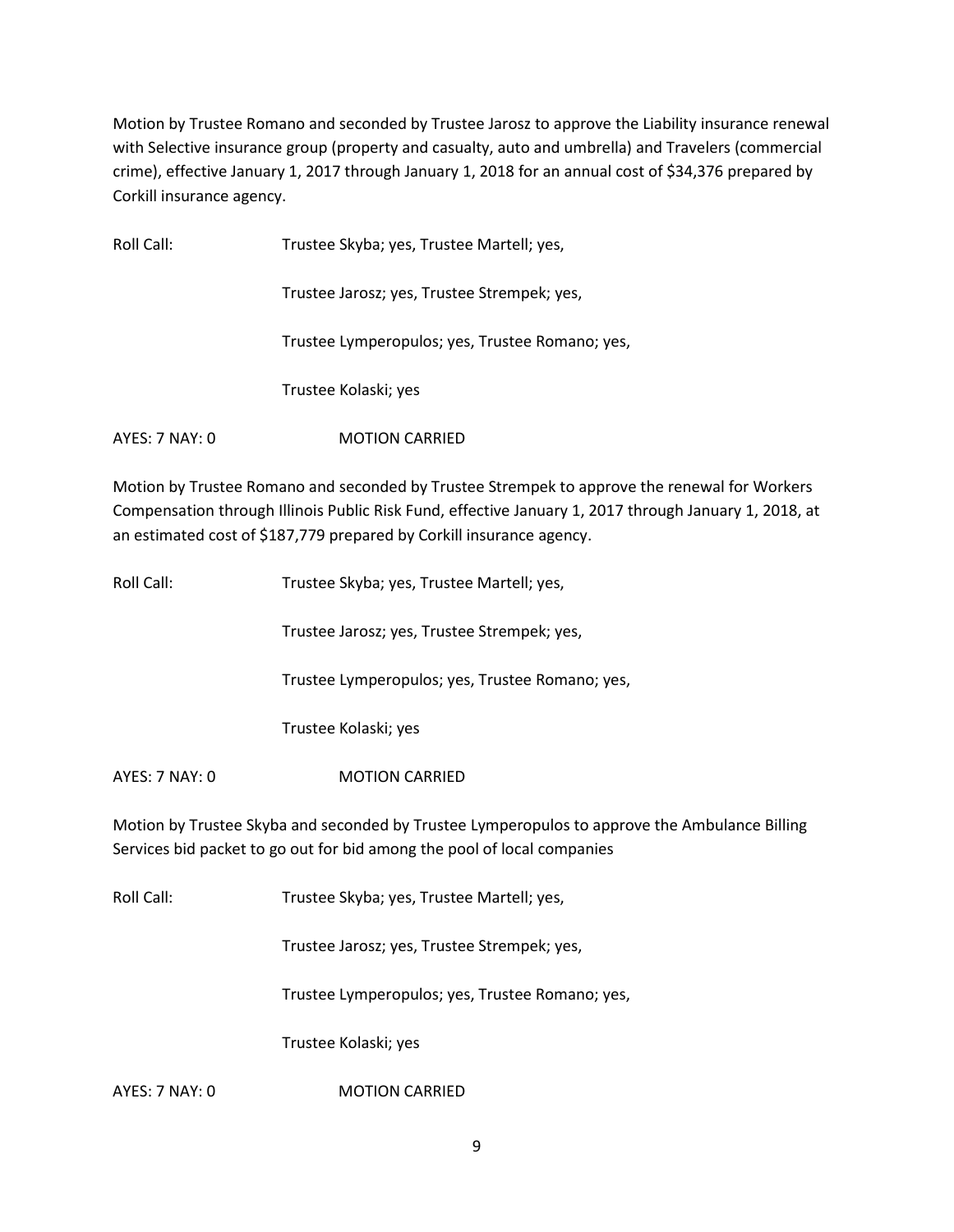Motion by Trustee Kolaski and seconded by Trustee Martell to designate Chief Kevin Stenson as the representative to sign the Unofficial Ballot, Official Ballot, Lottery Results (if needed) and any other papers required by the Cook County Clerk for the April 4, 2017 election in lieu of Trustee Secretary Andrew Skyba.

| Roll Call:     | Trustee Skyba; yes, Trustee Martell; yes,       |
|----------------|-------------------------------------------------|
|                | Trustee Jarosz; yes, Trustee Strempek; yes,     |
|                | Trustee Lymperopulos; yes, Trustee Romano; yes, |
|                | Trustee Kolaski; yes                            |
| AYES: 7 NAY: 0 | <b>MOTION CARRIED</b>                           |

Motion by Trustee Skyba and seconded by Trustee Lymperopulos to go into Closed Session to discuss the appointment, employment, compensation, discipline, performance, or dismissal of specific employee (5 ILCS 120/2(c)(1) and Litigation (5 ILCS 120/2(c)(11)).

| Roll Call:                                                              | Trustee Skyba; yes, Trustee Martell; yes,       |
|-------------------------------------------------------------------------|-------------------------------------------------|
|                                                                         | Trustee Jarosz; yes, Trustee Strempek; yes,     |
|                                                                         | Trustee Lymperopulos; yes, Trustee Romano; yes, |
|                                                                         | Trustee Kolaski; yes                            |
| AYES: 7 NAY: 0                                                          | <b>MOTION CARRIED</b>                           |
| Went into Closed Session 9:21.<br>Returned from Closed Session at 10:32 |                                                 |
| Roll Call:                                                              | Trustee Skyba; yes, Trustee Martell; yes,       |
|                                                                         | Trustee Jarosz; yes, Trustee Strempek; yes,     |
|                                                                         | Trustee Lymperopulos; yes, Trustee Romano; yes, |
|                                                                         | Trustee Kolaski; yes                            |
| AYES: 7 NAY: 0                                                          | <b>MOTION CARRIED</b>                           |